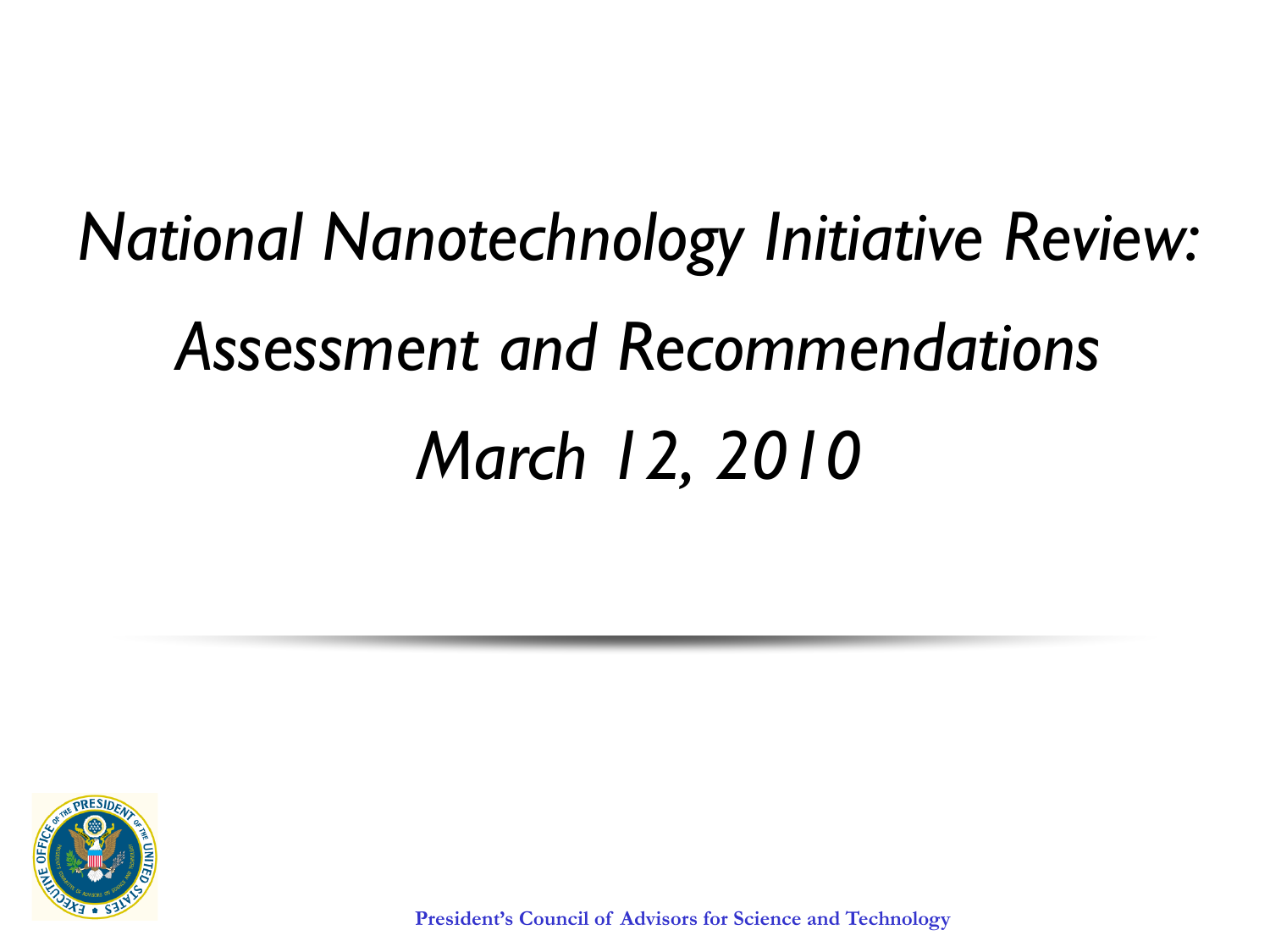### The National Nanotechnology Initiative:

- Began in 2001 with six agencies
- In 2010, is comprised of 25 agencies
- The FY2011 request \$1.8B
- The US Government has invested \$12B

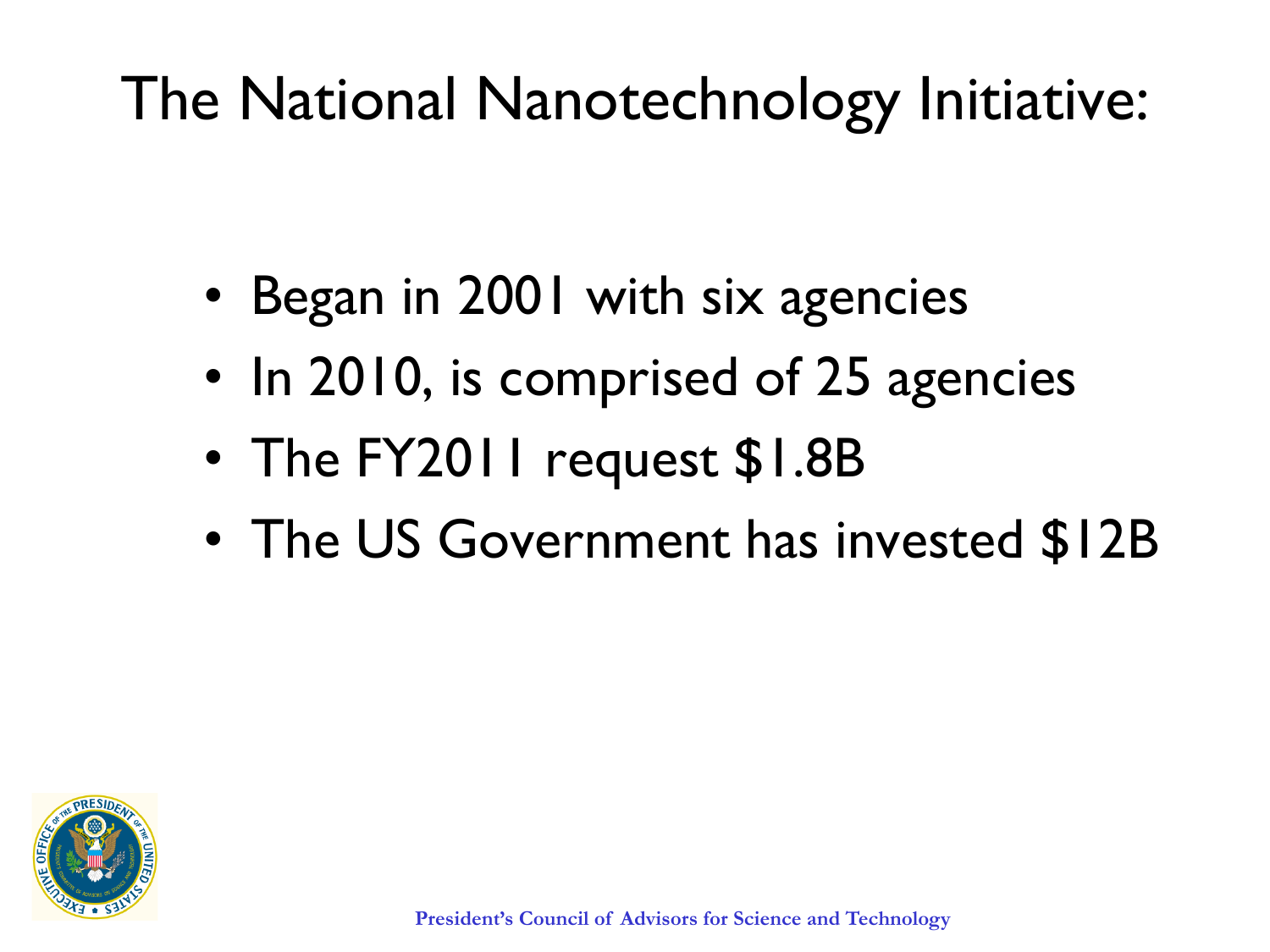### PCAST NNI Review

- 21<sup>st</sup> Century Nanotechnology Research and Development Act of 2003 calls for a National Nanotechnology Advisory Panel to review the NNI
- By Executive Order, PCAST was designated to serve as the National Nanotechnology Advisory Panel
- This is the third PCAST assessment: 2005, 2008, 2010

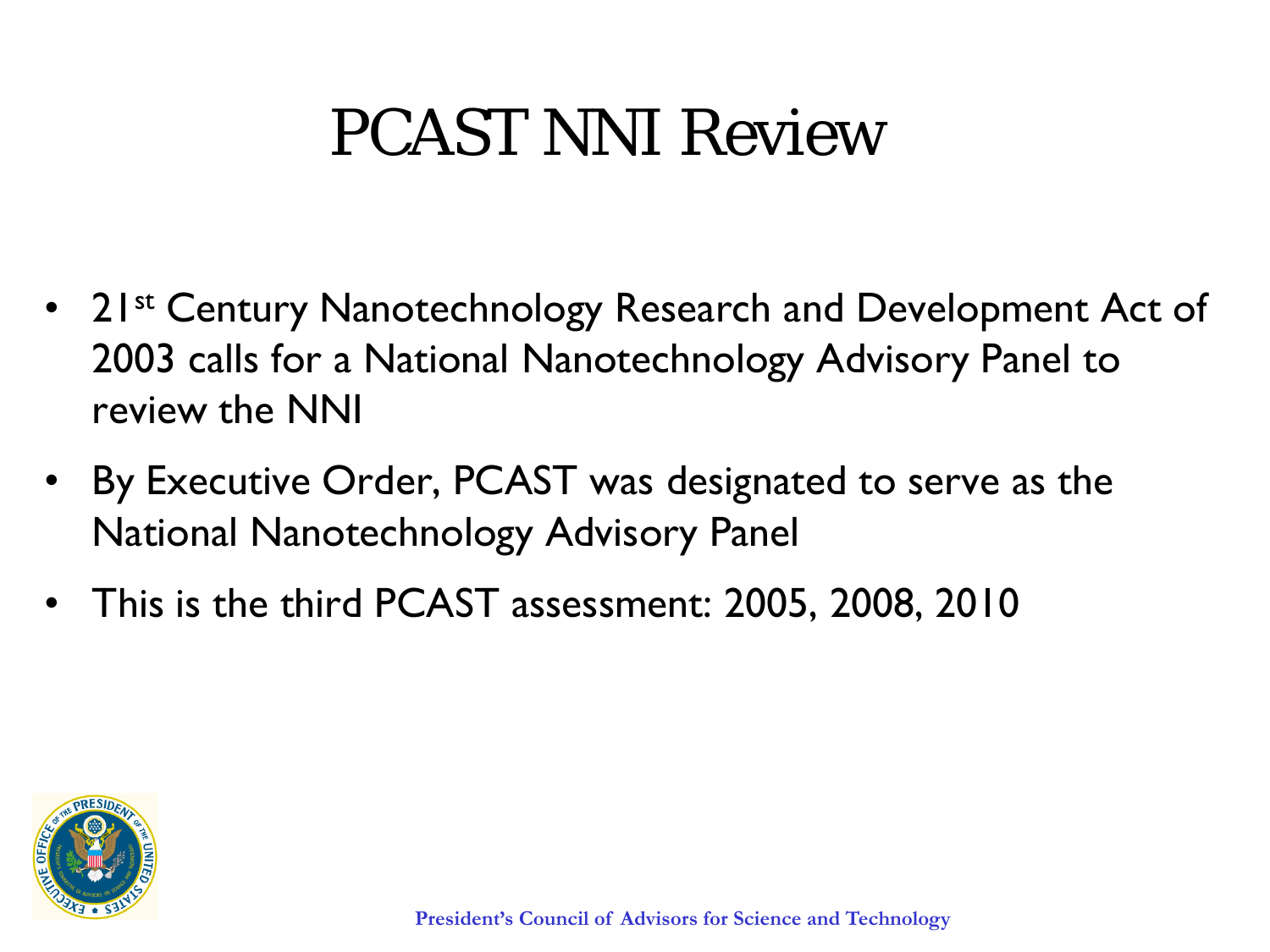### PCAST NNI Working Group

#### **Co-Chairs**

**Dr. Maxine Savitz\*** Vice President National Academy of Engineering

#### **Dr. Ed Penhoet\***

Director, Alta Partners Chairman of the Board, Immune Design Chairman of the Board, Metabolex

**Dr. Peter Antoinette** President and Chief Executive Officer Nanocomp Technologies, Inc.

\_\_\_\_\_\_\_\_\_\_\_\_\_\_\_\_\_\_\_\_\_\_\_\_\_\_\_\_

#### **Dr. Jeffrey Brinker**

Laboratory Fellow Sandia National Laboratory Distinguished and Regents Professor of Chemical and Nuclear Engineering and Molecular Genetics and Microbiology University of New Mexico

**Dr. Yet-Ming Chiang** Professor, Dept. of Materials Science and Engineering Massachusetts Institute of Technology

**Dr. Vicki Colvin**

Kenneth S. Pitzer-Schlumberger Professor of Chemistry and Professor of Chemical & Biomolecular Engineering Rice University

#### **Dr. Mark E. Davis**

Warren and Katharine Schlinger Professor of Chemical Engineering California Institute of Technology



**Dr. Garrett Gruener** Co-Founder and Managing Director, Alta Partners Chief Executive Officer, Nanomix

**Dr. Michael Holman** Research Director Lux Research

**Dr. Evelyn Hu** Gordon McKay Professor of Applied Physics and Electrical Engineering Harvard University

#### **Dr. Andrew Maynard** Chief Science Advisor, Project on Emerging Nanotechnologies Woodrow Wilson International Center for Scholars

#### **Dr. Chad Mirkin\***

George B. Rathmann Professor of Chemistry Director, International Institute for Nanotechnology Northwestern University

**Dr. Terry Medley** Global Director, Corporate Regulatory Affairs E.I. duPont de Nemours & Co.

**Dr. Jennifer Sass** Senior Scientist Natural Resources Defense Council

**Dr. Thomas Theis** Director, Physical Sciences IBM Research, Thomas J. Watson Research Center

#### **PCAST Staff**

**Dr. Mary Maxon** Deputy Executive Director, PCAST

**Dr. Travis Earles** Assistant Director for Nanotechnology **\*PCAST member**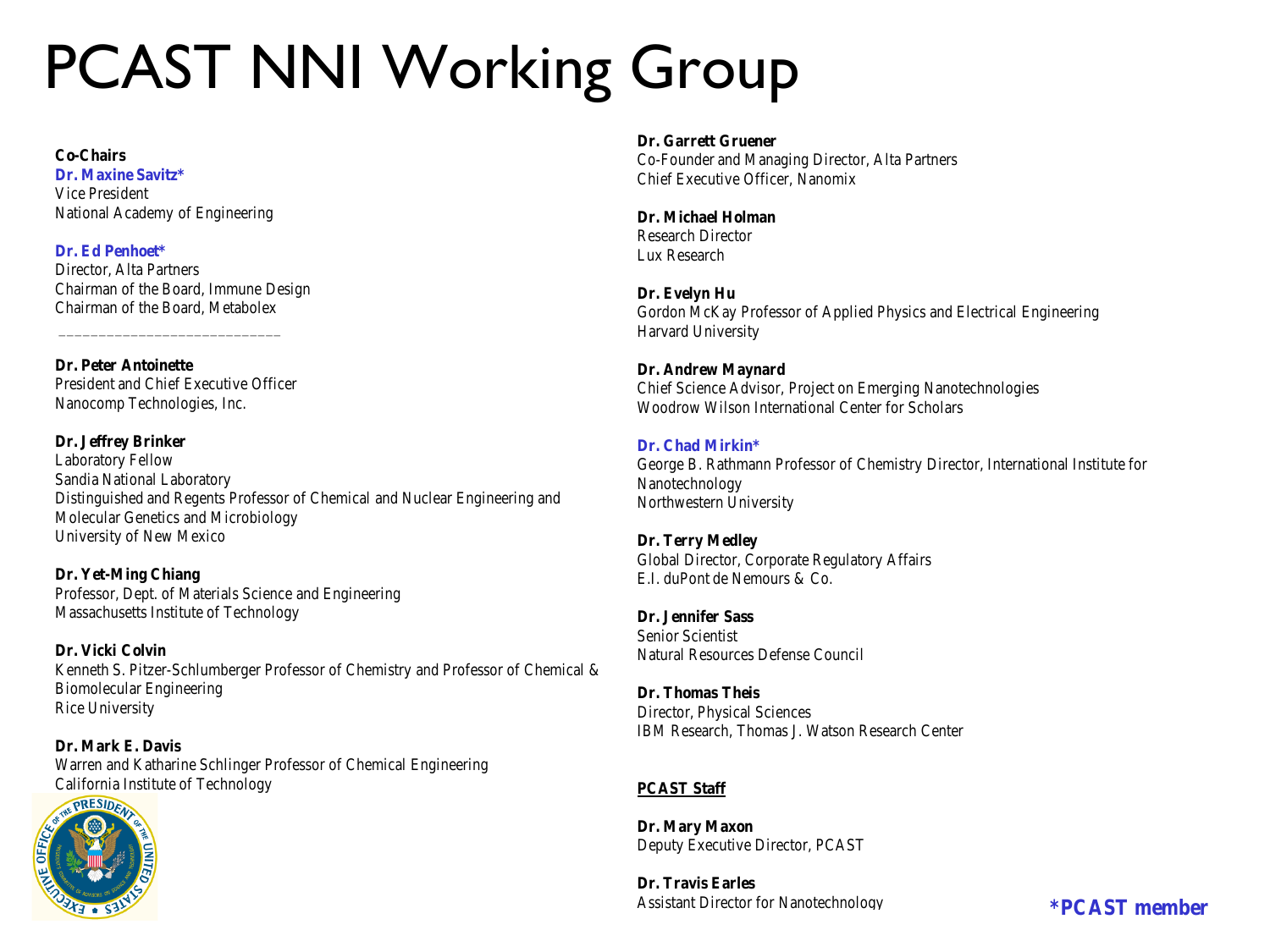### Statement of Task

• Included congressionally-mandated requirements for assessment:

(section 4 of Public Law 108-153)

- trends and developments in nanotechnology science and engineering.
- progress made in implementing the program.
- the need to revise the program.
- the balance among the components of the program, including funding levels for the program component areas.
- whether the program component areas, priorities, and technical goals developed by the Council are helping to maintain United States leadership in nanotechnology.
- the management, coordination, implementation, and activities of the program.
- whether societal, ethical, legal, environmental, and workforce concerns are adequately addressed by the program.
- Also addressed 44 specific questions focused in four areas:
	- Program management
	- Outputs of nanotechnology
	- Environment, health and safety
		- Vision for nanotechnology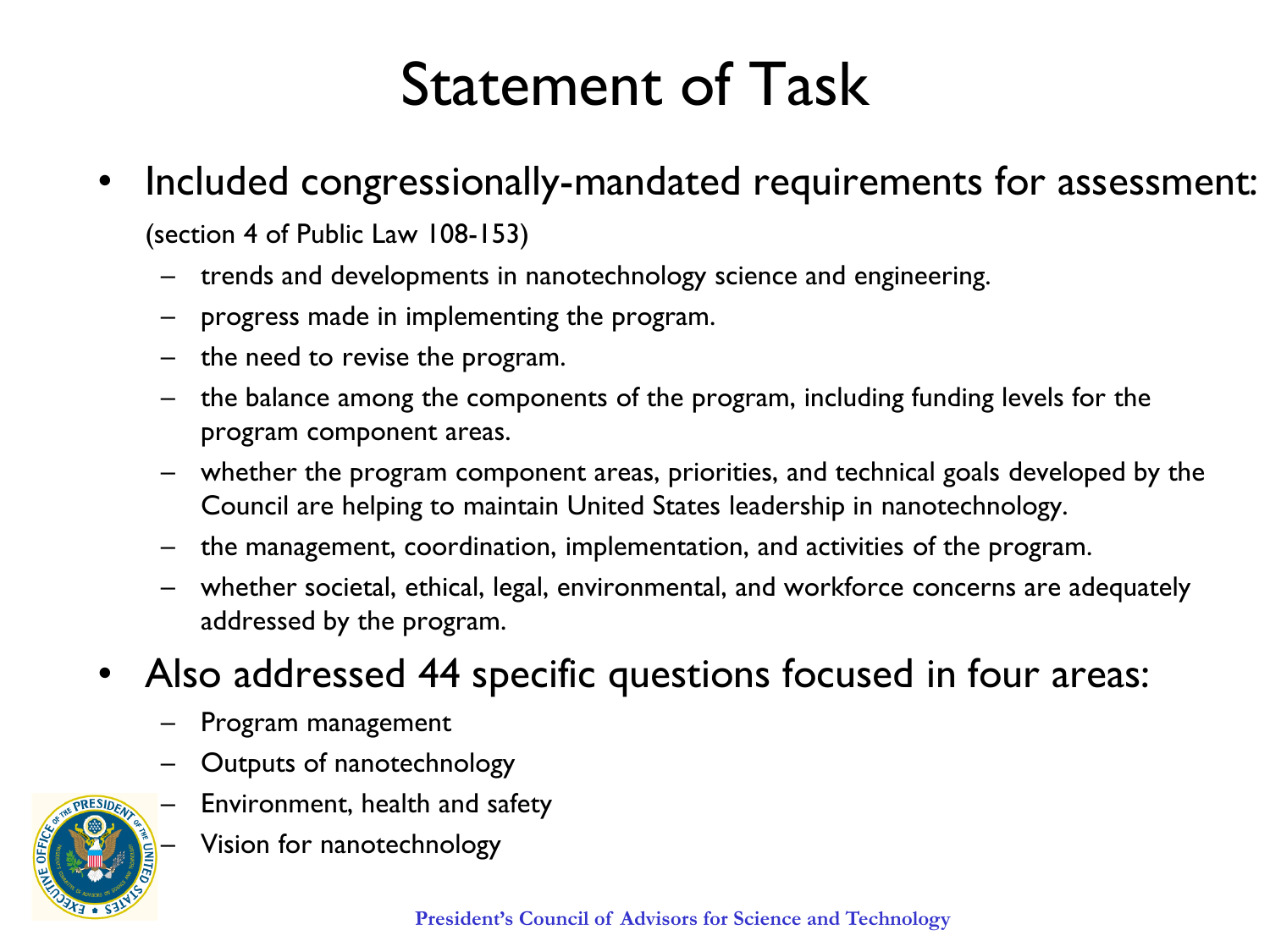## Key Findings of the Review of NNI

- The US is the world leader in nanotechnology R&D and commercialization, but its lead may be transient
- The NNI has had catalytic and substantial impact on the field of nanotechnology
- The program management of NNI is effective but opportunities for improvement exist
- Economic competition from other countries has dramatically increased
- Commercial activities have gained momentum as the field has evolved
- The scarcity of standardized commercialization data challenges the tracking of benefits of nanotechnology
- The identification and management of risks for environment, health and safety are crucial to the responsible commercialization of nanotechnologyrelated products



• The lack of an American skilled workforce presents a significant challenge to the nanotechnology-related business community.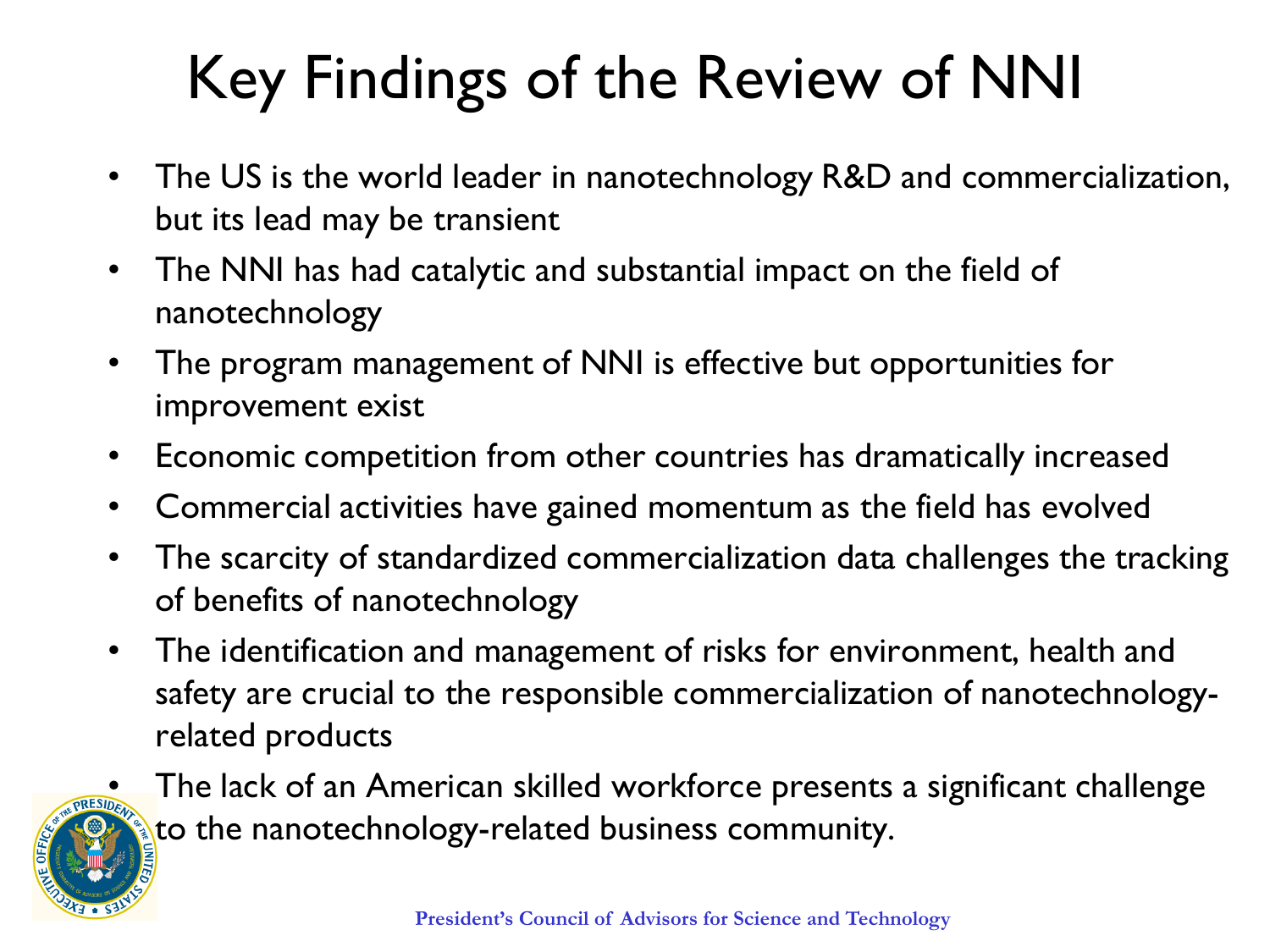### Percentages of Annual NNI Investment per Program Component Area: 2006-2011





Source: C. Teague, Survey (2006-2010) and NNI – Supplement to the President's 2011 Budget. Red arrows indicate the major changes in allocation of the 2011 proposed budget.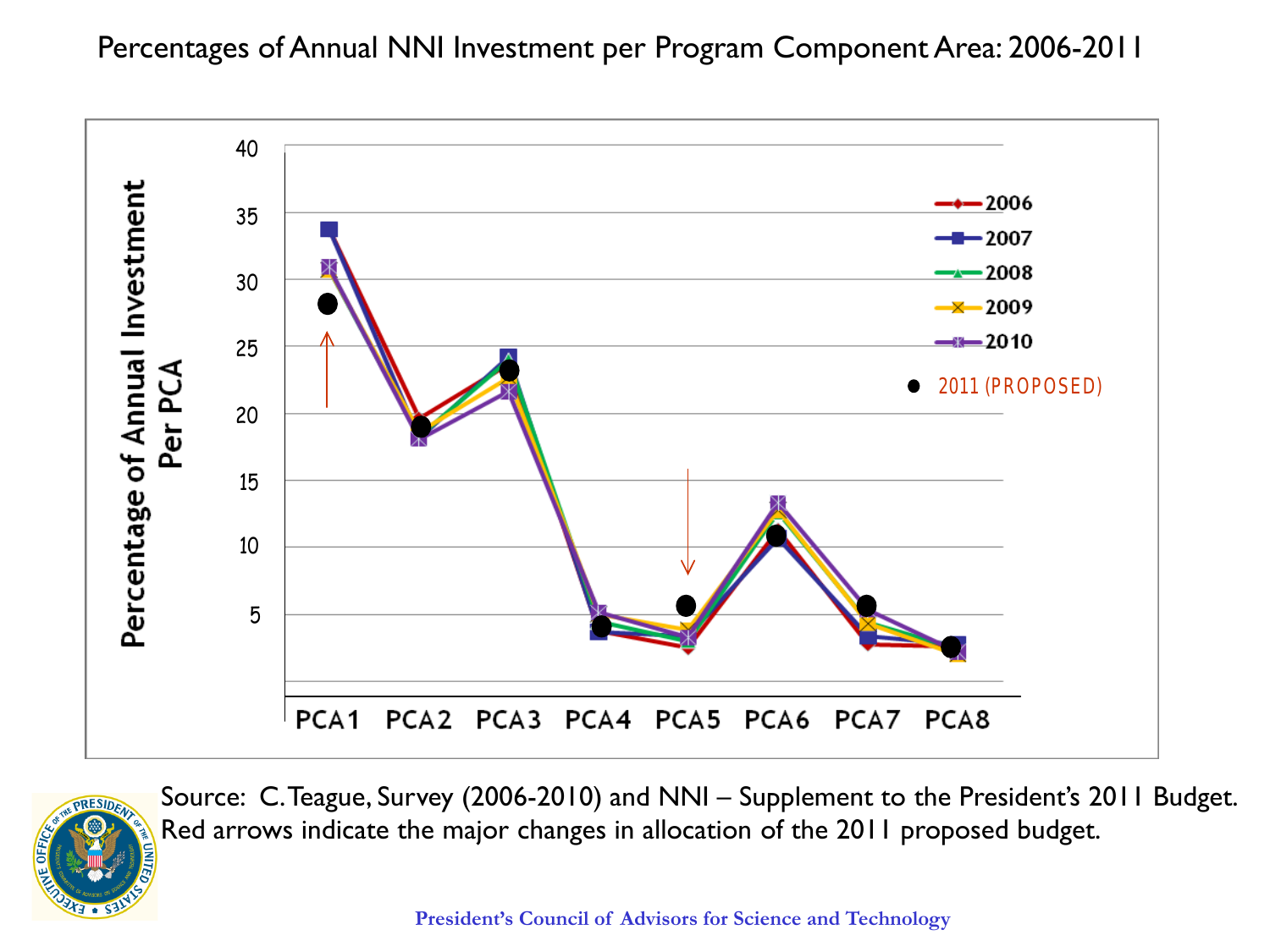### Nanotechnology patent applications





Nanotechnology-related patent applications published for the first time, organized by country of the assignee, for different 4-year periods.

**President's Council of Advisors for Science and Technology**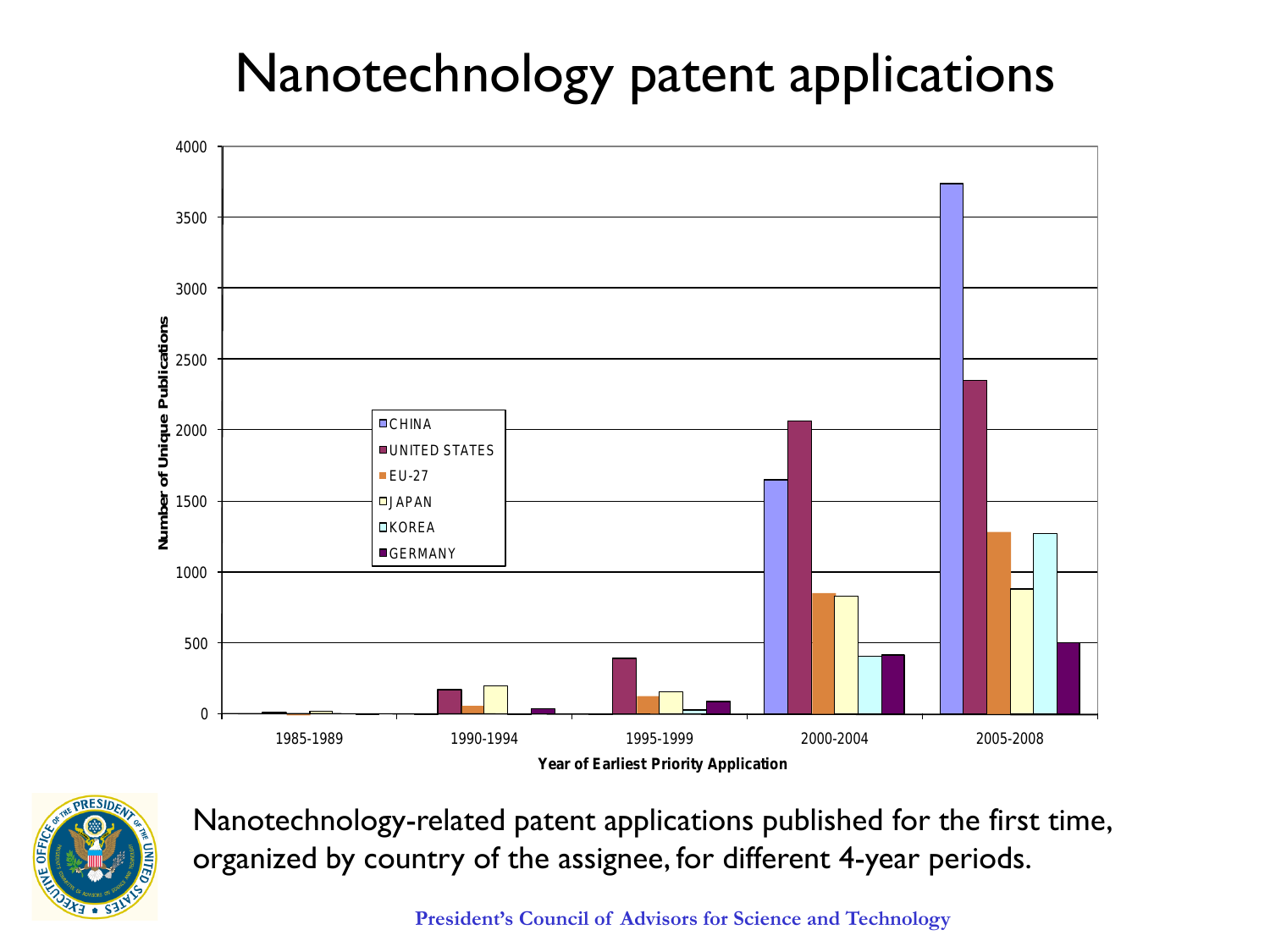### Global funding for nanotechnology



Total funding for nanotechnology (from all sources, including government, corporate R&D, and venture capital), plotted by year, shows Asia in the lead since 2006.

Over the same period, government funding in the U.S. has lagged that in Europe and Asia.



**President's Council of Advisors for Science and Technology**